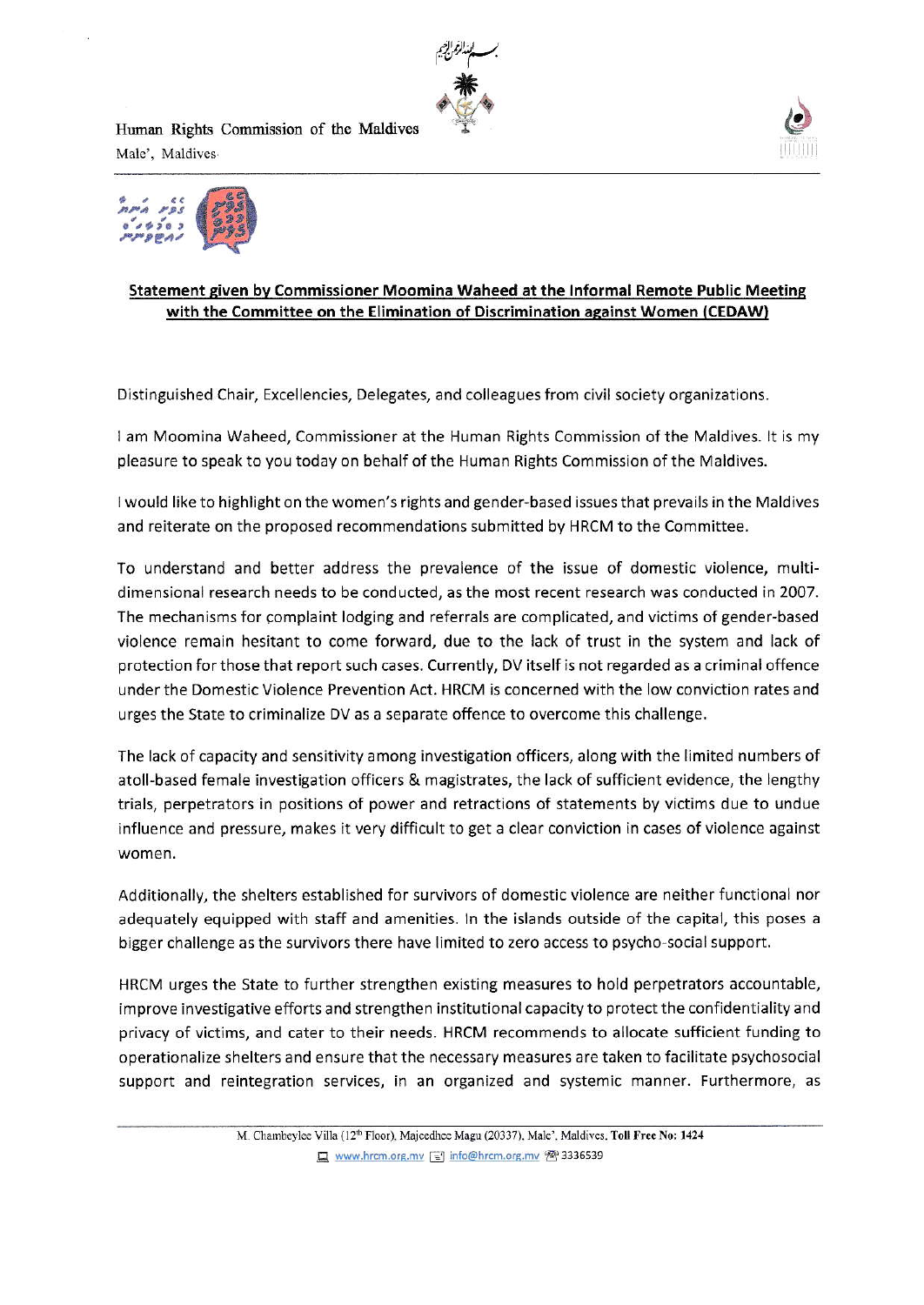



stipulated under the Domestic Violence Prevention Act, it is imperative that guidelines and <sup>a</sup> mechanism for monitoring shelters be established and be adhered to.

The second follow up to the human rights survey by the Commission revealed that support for gender equality and conviction in equal rights for women has declined over the past 15 years. An emerging religious extremist narrative being used to weaken the support for gender equality, and evidence of belief that gender equality is incompatible with Islam, are very concerning. There is still a widespread belief that obedience to the husband includes submission to obligatory sex, regardless of the wlfe's consent or needs. HRCM reiterates the importance of extensive efforts to enhance multi-sectoral awareness on gender equality and women's rights, to address the issue of religious extremism and adverse attitudes towards women. lt is also important to explicitly criminalize marital rape, without any exemption.

Maldives Demographic Health Survey in 2018 revealed that the practice of female circumcision has been declining over the past 50 years and that prevalence of female circumcision increased steeply with age, from 1% among women aged 15-19, to 38% of women aged 45-49. In the same report, 1% women between the ages 15-49 reported that their living daughters between the ages of 0-14 years are circumcised. Although this number is Iow, this should be considered as evidence that the practice still prevails. The survey also showed that among women who have heard of female circumcision, 10% believe that the practice is required by the religion, and 8% believe that the practice should be continued. lt is also concerning that while some religious leaders with extreme views have called for the revival of the practice, public discussion of the issue is restricted due to societal stigma. HRCM calls the State to create awareness on the long-term harmful effects of female circumcision on the sexual reproductive health of women and girls. In order to make evidence-based policy decisions to address the issue and to explicitly prohibit FGM legally, it is important to conduct comprehensive studies to understand the prevaience and frequency of FGM, There is also a need to provide protection to girls and women who are at risk of being subjected to such harmful practices and adequate support needs to be provided to victims of FGM.

Additionally, the National Standards for Family Planning Services requires written spousai consent for surgical sterilization, indicating an indirect barrier to family planning and bodily autonomy. It is important that policies are revised to ensure that women have the autonomy to take decisions concerning their sexuai reproductive health.

Although the gender perspective was incorporated into the national curriculum, HRCM's advocacy efforts identified challenges in the implementation and delivery process due to a lack of awareness among teachers on gender equality and stereotyping. Negative portrayal in media persists, and as a result, women and girls face stereotyping and revictimization. The HRCM calls upon the State to integrate education on women's rights and human rights into the curriculum of all higher education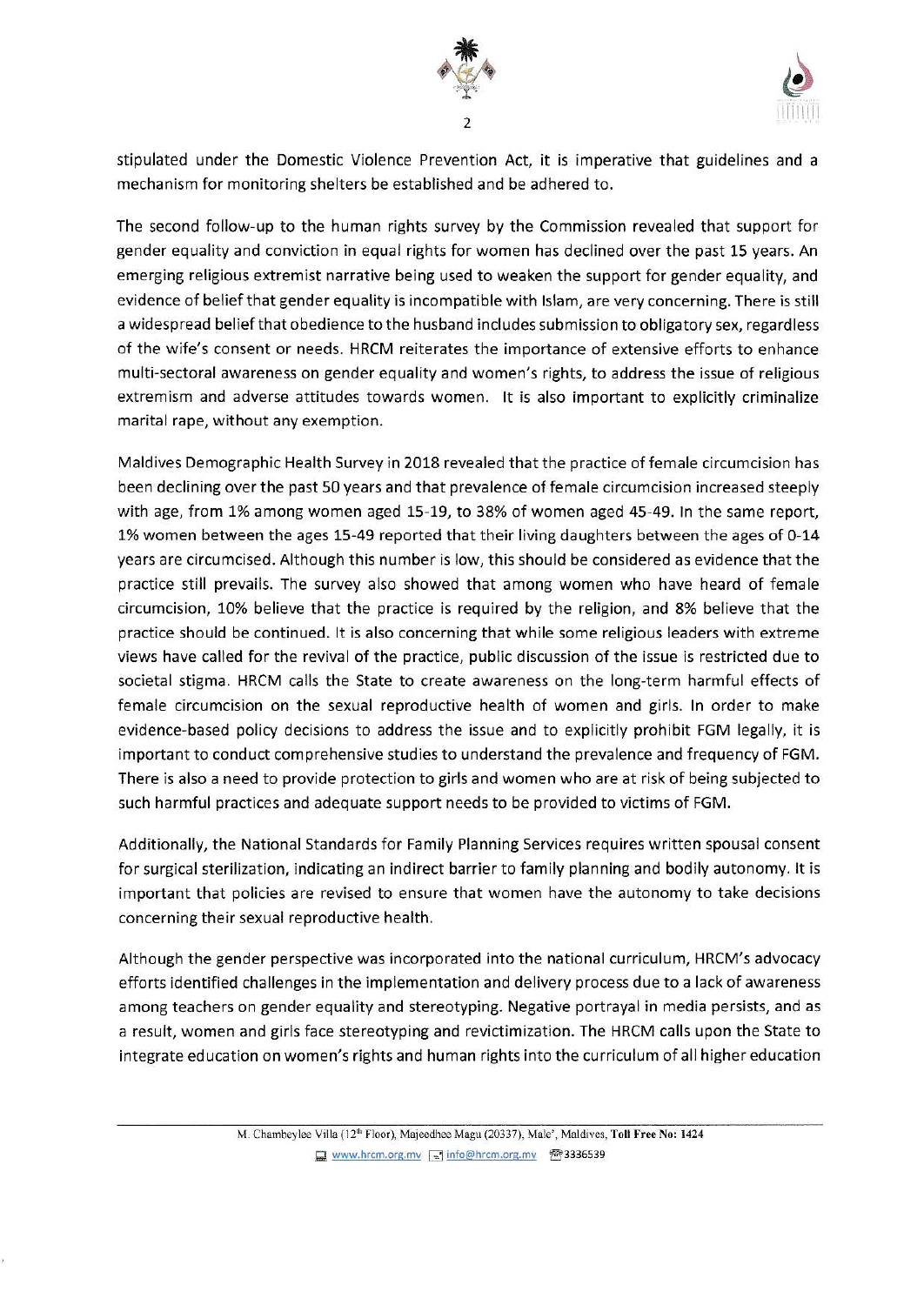



programs including programs for teachers, rnedical and legal professionals, media personnel, and programs for law enforcement officials.

Women remain under-represented at the policy and decision-making levels in all branches of the State. While the amendments to the Decentraiization Act ensures 33% of local councii seats to be allocated for women, and 5% of the local council's budget to be allocated to the Women's Development Committees, functional autonomy over their activities and lack of adequate workspace are still major concerns. Additionally, the general perception on establishing a quota for women on local councils is predominantly negative, due to lack of awareness on the purpose and need for these temporary special measures. HRCM urges the State to ensure financial autonorny for Women's Development Committees.

The multitude of challenges for women in politics and public life include the lack of financing, harassment on the campaign trail, lack of trust in the capability of women, women being held to unreasonably higher standards than men in the same context, negative portrayai and harassment of women in public life in the media ard other public platforms, and lack of affordable child and elderly care options.

To increase women's participation in public life and women's representation in leadership roles, it is vital to carry out leadership and empowerment programs for women. HRCM reiterates the importance of establishing legislative measures to increase the percentage of women contesting in elections and in leadership roles of political parties, by earmarking funds that ensure equal and equitable opportunities for women in the People's Majlis.

Employment in the informal sector remained higher among women, slgnifying that most were without a stable income, paid leave or pension. While the tourism industry is the largest economic industry in the Maldives, participation of Maldivian women in this industry is only 3%. Factors that discourage women working in resorts include unavailability of commuting options, and culturally and religiously perceived restrictions on women's roles and mobility. HRCM urges the State to take the necessary measures to address the gender stereotyping and role of women in economies, as well as to facilitate entry to the job market by creating employment opportunities and increasing access to ways to achieve financial independence.

Provision of basic health services, including Sexual Reproductive Health services for all and mental health services, still remains a challenge especially for people iving in outer isiands. HRCM urges the State to enable equal and easier access to healthcare, specially for women living in outer islands.

The current Family Act which came into effect in the year 2000 is largely outdated and does not fully recognize gender equality and rights of women and children. HRCM believes that a legislative review is crucial in order to ensure alignment of the legislation with CEDAW.